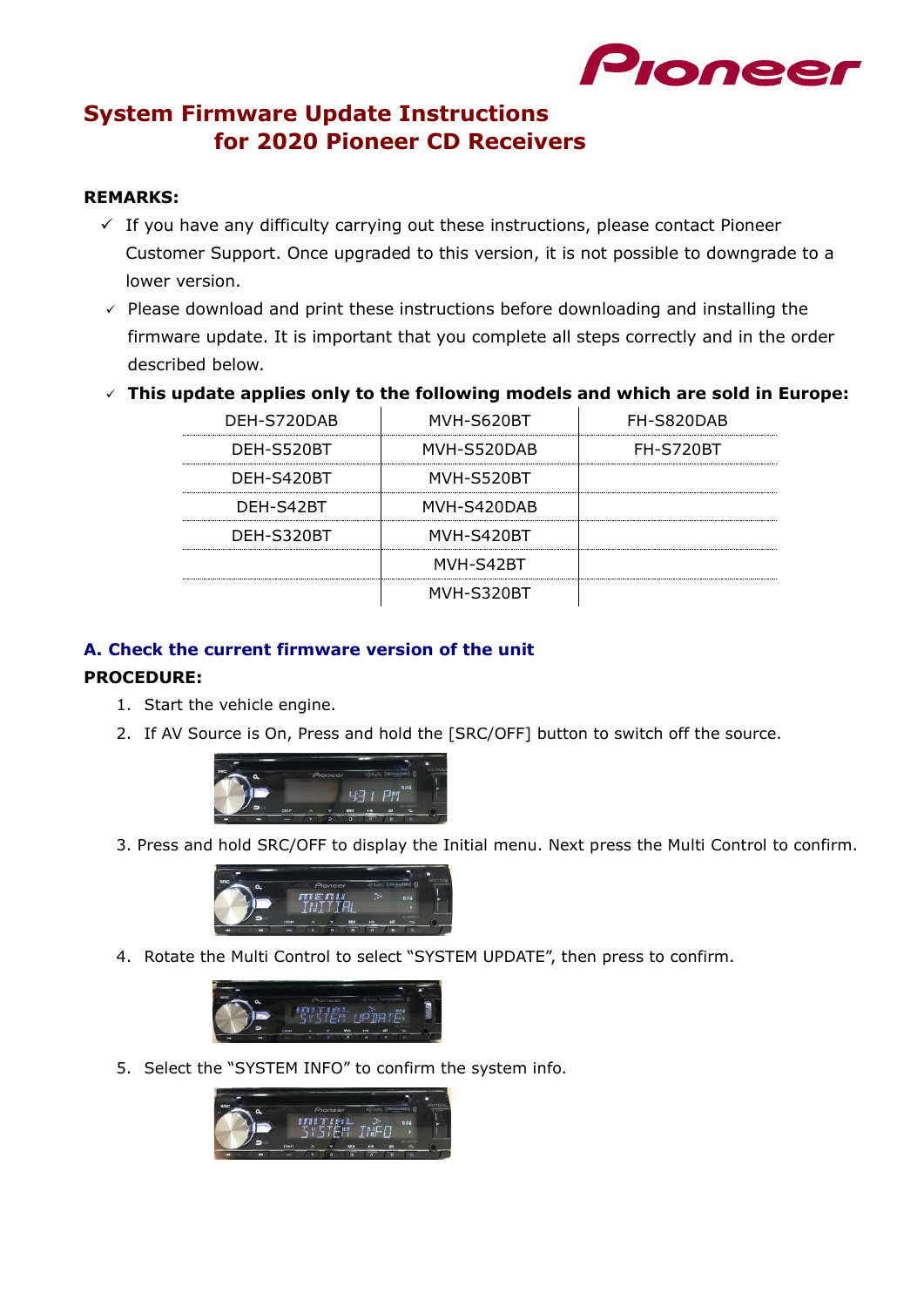

6. After the "SYSTEM INFO" screen appears, check the firmware version.



If the version number is **8.14** or higher, it is not necessary to update the firmware. If the version number is lower than **8.14,** it is necessary to update the firmware. Please continue to Step B.

### **B. Downloading the Firmware Update File**

Download the correct file from the website to a folder on your computer.

| <b>MODEL</b> | <b>DOWNLOAD</b> | <b>FIRMWARE</b> | <b>FIRMWARE SIZE</b> |
|--------------|-----------------|-----------------|----------------------|
| DEH-Sx2xBT   |                 |                 |                      |
| DEH-Sx2xDAB  |                 |                 |                      |
| MVH-Sx2xBT   | 20DEH_A0814.zip | 20DEH A0814.scd | 20.859.056 bytes     |
| MVH-Sx2xDAB  |                 |                 |                      |
| FH-S820DAB   |                 |                 |                      |
| FH-S720BT    |                 |                 |                      |

# **C. Create the System Firmware Update USB memory device:**

USB memory device requirements:

- USB specification 2.0 and 128 MB or more in capacity
- Should be blank (should not contain any files) and formatted in FAT32

## **PROCEDURE:**

- 1. Connect the USB memory device to your computer.
- 2. Double click the ZIP file named "**20DEH\_A0814.zip**" to open it.
- 3. Extract and save the file named "**20DEH\_A0814.scd**" to a folder on your computer
- 4. Copy the firmware file "**20DEH\_A0814.scd**" to the USB memory device. Ensure that the update file is located within the root (top folder) of your USB storage device. There should be no other files on the USB storage device.
- 5. Confirm that the file name and file size are correct on the USB memory device. To check the file size in Microsoft Windows, select the file, press the right mouse button, and select "Properties". If the file name and size do not match the ones listed above, perform steps A and B again.

# **NOTE:**

If the correct file is not copied to the USB memory device, your unit will not recognize it as an update USB memory device and you will not be able to carry out the update.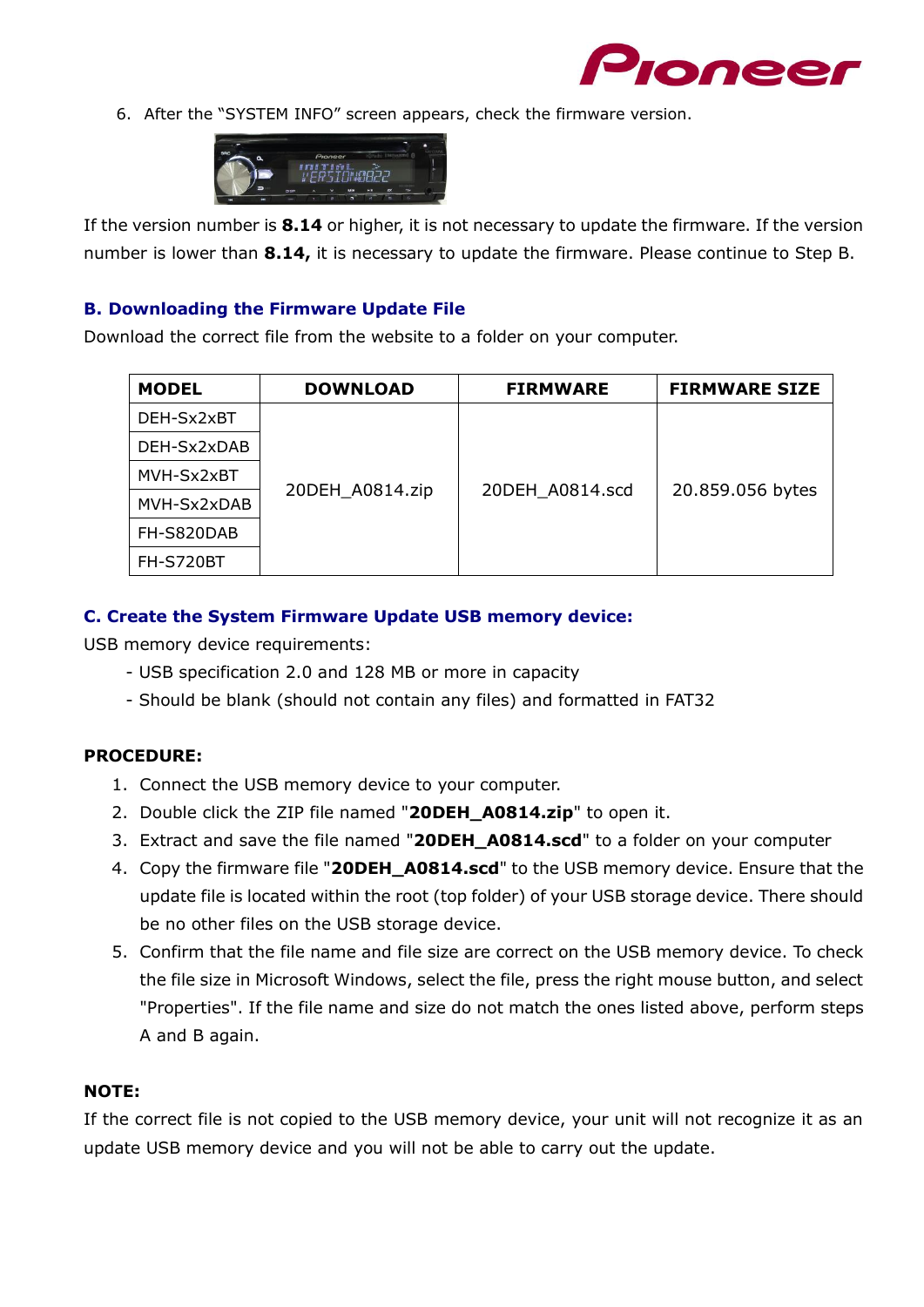

## **D. Updating the Firmware on Your Unit**

### **REMARKS:**

- $\checkmark$  Please DO NOT perform this firmware update if the model number of your Pioneer unit is anything other then the above listed models.
- $\checkmark$  While your unit is being updated, DO NOT turn off the system's power, DO NOT touch the unit's buttons, DO NOT remove the front panel and DO NOT remove the USB storage device during the firmware update process, as this may result in severe damage to your unit.
- $\checkmark$  Make sure to disconnect all external mobile devices connected to your unit.
- $\checkmark$  The update process takes approximately 6 minutes to complete.

#### **PROCEDURE:**

- 1. Start the vehicle engine.
- 2. Connect the USB storage device to the USB input on your unit.
- 3. If AV Source is On, Press and hold SRC/OFF to set the unit to Source OFF.



4. Press and hold SRC/OFF to display the Initial menu. Press the Multi Control to confirm.



5. Rotate the Multi Control to select "SYSTEM UPDATE" then press to confirm.



6. Select the "S/W UPDATE" item for updating the unit to the latest software.



7. The "CHECK FILE" screen appears.

If an error is displayed on the display, you can try the following:

 $\rightarrow$  "FILE ERROR" Confirm that the software is correct, next restart the update procedure or change the USB memory.

 $\rightarrow$  "ERR->RETRY" Do not turn off the power! The update will restart automatically.



8. After starting, there will be a progress bar while updating. If it shows "ERROR" on the display, try the following: "ERR->RETRY" Disconnect / connect the USB storage device. And press the M.C. dial to restart the update.